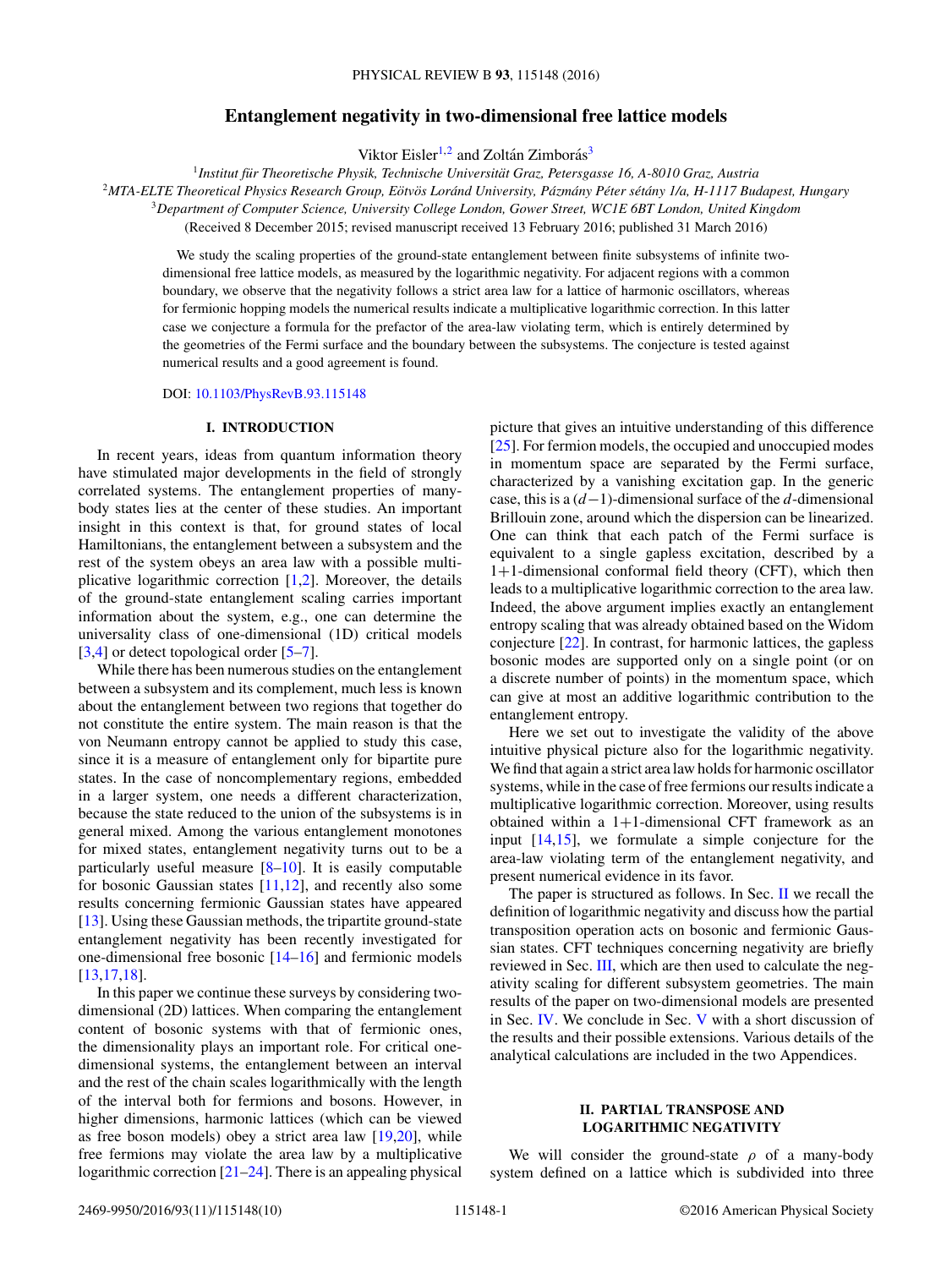<span id="page-1-0"></span>

FIG. 1. Different tripartitions of a 1D chain.

disjoint subsets  $A_1$ ,  $A_2$ , and  $B$ , such that  $A = A_1 \cup A_2$  and *A* ∪ *B* corresponds to the entire lattice. In the case of a one-dimensional chain, two such tripartitionings are illustrated in Fig. 1. The reduced density matrix (RDM) of subsystem *A* is given by  $\rho_A = \text{Tr}_B \rho$  and its partial transpose with respect to  $A_2$  is defined through its matrix elements as

$$
\langle e_i^{(1)} e_j^{(2)} | \rho_A^{T_2} | e_k^{(1)} e_l^{(2)} \rangle = \langle e_i^{(1)} e_l^{(2)} | \rho_A | e_k^{(1)} e_j^{(2)} \rangle, \tag{1}
$$

where  $\{|e_i^{(1)}\rangle\}$  and  $\{|e_j^{(2)}\rangle\}$  denote complete bases spanning the Hilbert spaces pertaining to subsets  $A_1$  and  $A_2$ .

In general, the result of the partial transposition is not a positive operator and the appearance of negative eigenvalues signals entanglement [\[26,27\]](#page-9-0). Based on this property, a suitable entanglement measure called logarithmic negativity [\[9\]](#page-9-0) can be introduced as

$$
\mathcal{E} = \ln \text{Tr} \left| \rho_A^{T_2} \right|.
$$
 (2)

Despite being known as a computable measure of entanglement, the logarithmic negativity requires the knowledge of the full spectrum of the partial transpose  $\rho_A^{T_2}$ , which, in practice, is difficult to obtain for large many-body systems. A well-known exception is the class of Gaussian states. In this section we will review Gaussian techniques, which will be used later in Sec. [IV.](#page-3-0)

### **A. Bosonic Gaussian states**

Considering systems that are defined by a set of canonical coordinates  $\{x_n\}$  and momenta  $\{p_n\}$  with  $n = 1, \ldots, N$  indexing the modes (or lattice sites), one can define continuous variable Gaussian states, also known as bosonic Gaussian states. Introducing the notation  $R_{2n-1} = x_n$  and  $R_{2n} = p_n$ , bosonic Gaussian states are uniquely defined via their covariance matrix  $\Gamma_{kl} = \langle \{R_k, R_l\} \rangle$ , with higher order correlation functions factorizing according to Wick's theorem.

The reduced density matrix  $\rho_A$  of a Gaussian state is again Gaussian and characterized by the reduced covariance matrix  $\Gamma_A$ , where the indices are restricted to the subset *A*. Furthermore, the partial transposition has a particularly simple action on these states, since it can be represented as a partial time reversal, flipping the sign of the momenta in the corresponding subsystem while leaving the coordinate variables unchanged [\[11\]](#page-9-0). In turn, the partial transpose  $\rho_A^{T_2}$  of the RDM is a Gaussian operator with covariance matrix [\[12\]](#page-9-0)

$$
\Gamma_A^{T_2} = R_{A_2} \Gamma_A R_{A_2},\tag{3}
$$

where

$$
R_{A_2} = \bigoplus_{A_1} \begin{pmatrix} 1 & 0 \end{pmatrix} \bigoplus_{A_2} \begin{pmatrix} 1 & 0 \end{pmatrix} \tag{4}
$$

is the diagonal matrix reversing the momenta in  $A_2$ .

Due to its Gaussianity, one has direct access to the full spectrum of the partial transpose via the symplectic spectrum

 $\{v_j\}$  of  $\Gamma_A^{T_2}$ . In particular, the formula for the logarithmic negativity in Eq. (2) can directly be evaluated as

$$
\mathcal{E} = -\sum_{j=1}^{|A|} \ln \min(v_j, 1). \tag{5}
$$

This formula has been used in the earlier studies of negativity in various Gaussian many-body states [\[28–31\]](#page-9-0).

#### **B. Fermionic Gaussian states**

Similarly to the bosonic case, the fermionic version of Gaussian states can also be defined, pertaining to a lattice system with creation  $c_n^{\dagger}$  and annihilation operators  $c_n$  satisfying canonical anticommutation relations  $\{c_m^{\dagger}, c_n\} = \delta_{m,n}$ . For a completely analogous treatment with the bosonic case, one can introduce Majorana operators  $a_{2n-1} = c_n + c_n^{\dagger}$  and  $a_{2n} = i(c_n - c_n)$  and define the fermionic covariance matrix as  $\Gamma_{kl} = \langle [a_k, a_l] \rangle / 2$ . These two-point functions completely characterize a fermionic Gaussian state, as the higher-order correlations are given by the fermionic version of Wick's theorem.

Identically to its bosonic counterpart, the reduction of a fermionic Gaussian state to a subsystem *A* remains Gaussian with reduced covariance matrix  $\Gamma_A$ . In sharp contrast, however, the partial transpose operation for fermions does not preserve Gaussianity. Nonetheless, it has been shown in Ref. [\[13\]](#page-9-0) that in a suitable basis the partial transpose of a Gaussian RDM can be decomposed as the linear combination of two Gaussian operators. Indeed, the partial transposition with respect to *A*<sup>2</sup> leaves the modes in *A*<sup>1</sup> invariant and acts only on the ones in *A*2. Considering a product of *n* distinct Majorana operators  $M = a_{i_1} a_{i_2} \cdots a_{i_n}$  from subsystem  $A_2$ , the transposition, in a particular basis, acts as  $M^{T_2} = (-1)^{f(n)}M$  where

$$
f(n) = \begin{cases} 0 & \text{if } n \mod 4 \in \{0, 1\}, \\ 1 & \text{if } n \mod 4 \in \{2, 3\}. \end{cases}
$$
 (6)

Using this definition, the partial transpose of a Gaussian RDM can be written in the form [\[13\]](#page-9-0)

$$
\rho_A^{T_2} = \frac{1-i}{2} O_A^+ + \frac{1+i}{2} O_A^-.
$$
 (7)

Here  $O_A^{\pm}$  are Gaussian operators with covariance matrices  $\Gamma_A^{\pm}$ that are defined as

$$
\Gamma_A^{\pm} = T_{A_2}^{\pm} \Gamma_A T_{A_2}^{\pm}, \tag{8}
$$

where

$$
T_{A_2}^{\pm} = \bigoplus_{A_1} \begin{pmatrix} 1 & 0 \end{pmatrix} \bigoplus_{A_2} \begin{pmatrix} \pm i & \pm i \end{pmatrix}.
$$
 (9)

Although the spectra of  $O_A^{\pm}$  can be constructed explicitly, the two operators do not commute in general and one has no direct access to the eigenvalues of  $\rho_A^{T_2}$  and, as a consequence, to the logarithmic negativity. Nevertheless, one can still extract some useful information from this form of the partial transposed RDM: the traces of its moments, i.e.,  $\text{Tr}\,(\rho_A^{T_2})^n$ . Indeed, factoring out Eq. (7), one is left with a sum of traces of products of Gaussian operators, each of which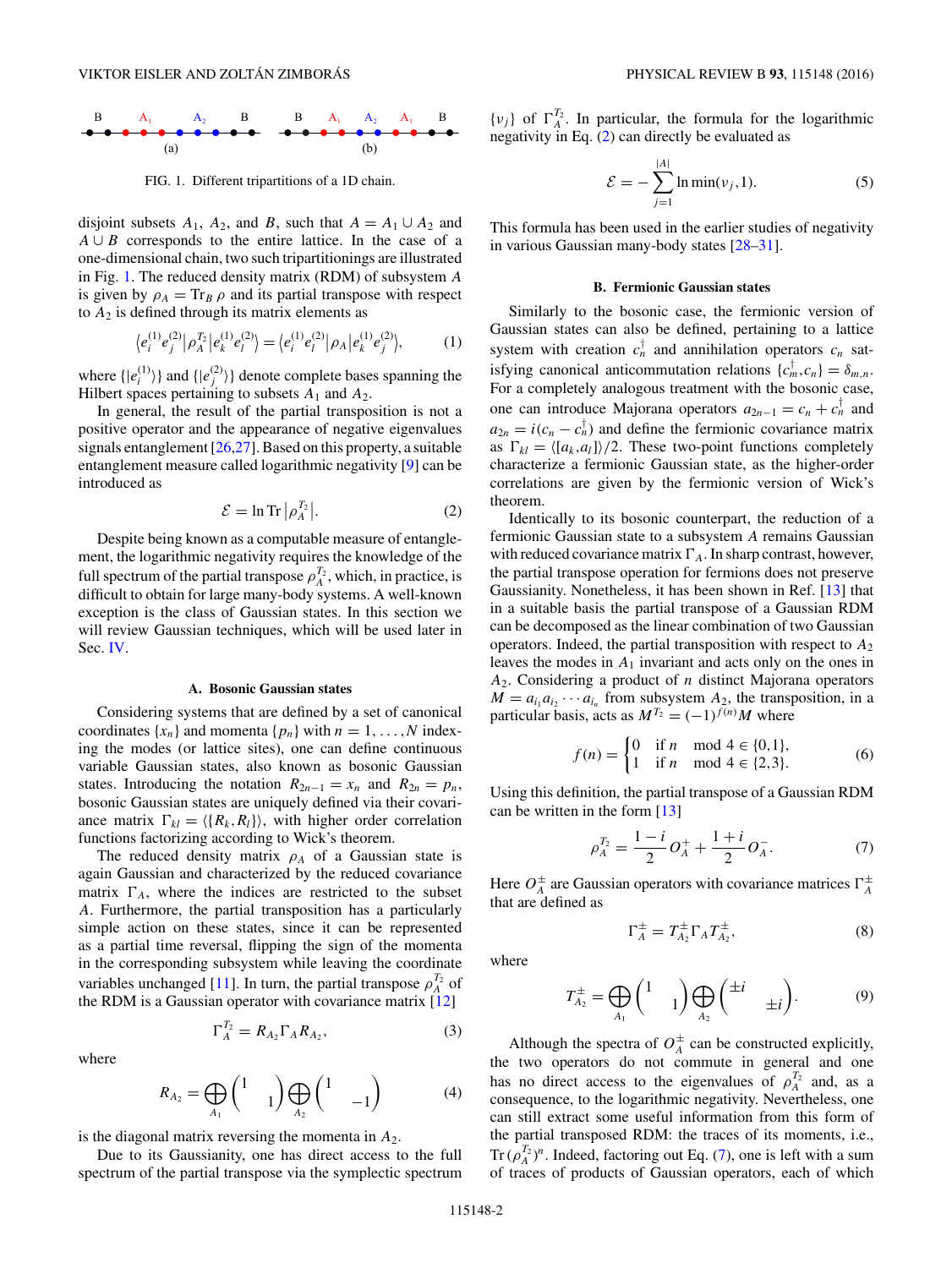<span id="page-2-0"></span>can be calculated explicitly. The steps of this procedure are summarized in Appendix [A.](#page-7-0)

The moments of the partial transpose, despite not being entanglement measures, are the basic objects that are also attainable in CFT and were successfully used to characterize tripartite entanglement in 1D critical systems [\[13–15\]](#page-9-0). In this paper we will also study quantities related to the moments to obtain an indication of the negativity scaling for 2D free fermion systems. To understand the role of the subsystem geometry in the 2D case, we first give a brief overview of the method employed in CFT to extract the moments of the partial transpose, and then apply it to simple 1D subsystem arrangements.

## **III. ENTANGLEMENT NEGATIVITY IN CFT**

Conformal field theory provides a powerful machinery for the unraveling of universal properties of negativity scaling. Using CFT techniques, one could investigate the negativity in critical ground states [\[14–18\]](#page-9-0), in low temperature Gibbs states [\[32,33\]](#page-9-0), and even in nonequilibrium situations [\[32,34–36\]](#page-9-0). Moreover, some recent progress has been made in extending the technique to massive quantum field theories [\[37\]](#page-9-0). In this section we shortly review the main tools needed for such calculations, and use them to compare the negativity scaling for two different subsystem geometries depicted in Fig. [1.](#page-1-0) These results also constitute an essential input for our later studies of 2D free fermion models in Sec. [IV.](#page-3-0)

### **A. The replica trick**

The calculation of entanglement negativity in CFT relies on the path-integral representation of the partial transpose and on a clever application of the replica trick [\[14,15\]](#page-9-0). In the first step one defines the ratio of the moments of the RDM and its partial transpose, as well as its logarithm

$$
R_n = \frac{\text{Tr}\left(\rho_A^{T_2}\right)^n}{\text{Tr}\,\rho_A^n}, \quad \mathcal{E}_n = \ln R_n. \tag{10}
$$

Now, the crucial observation is that the ratio  $R_n$  has a strong parity dependence due to the presence of negative eigenvalues of  $\rho_A^{T_2}$ . In particular, the trace norm in Eq. [\(2\)](#page-1-0) can be recovered by considering the series  $\mathcal{E}_{n_e}$  on even integers  $n_e$  and taking the limit

$$
\mathcal{E} = \lim_{n_e \to 1} \mathcal{E}_{n_e}.
$$
 (11)

We note that, instead of the ratio  $R_n$ , one could simply use the moments of the partial transpose and their logarithms to obtain the entanglement negativity from the same limit as in  $(11)$ . However, the definition of  $R_n$  turns out to be more useful in various situations. On one hand, these ratios were shown to be universal in the case of two nonadjacent intervals, i.e.,  $R_n$  depends only on the four-point ratio of the intervals through a universal scaling function corresponding to the given CFT [\[15,38\]](#page-9-0). On the other hand, while the same is not true for adjacent intervals, the ratios  $R_n$  have a much clearer interpretation also in this case, as will be shown below.

In order to carry out the limit  $(11)$ , one needs an explicit formula for  $\mathcal{E}_n$  and thus a method to calculate the traces in Eq.  $(10)$ . This can be done by rewriting them as expectation values of products of twist fields  $\mathcal{T}_n$  and  $\overline{\mathcal{T}}_n$ , permuting cyclically or anticyclically between the replicas. When both  $A_i = [u_i, v_i]$  with  $i = 1, 2$  correspond to a single interval, one has  $[15]$ 

$$
\operatorname{Tr}\rho_A^n = \langle \mathcal{T}_n(u_1)\overline{\mathcal{T}}_n(v_1)\mathcal{T}_n(u_2)\overline{\mathcal{T}}_n(v_2)\rangle,
$$
  

$$
\operatorname{Tr}\left(\rho_A^{T_2}\right)^n = \langle \mathcal{T}_n(u_1)\overline{\mathcal{T}}_n(v_1)\overline{\mathcal{T}}_n(u_2)\mathcal{T}_n(v_2)\rangle.
$$
 (12)

In other words, when considering moments of the RDM, the twist fields  $T_n$  and  $T_n$  have to be inserted at the start and endpoints of the slits corresponding to  $A_1$  and  $A_2$ . For the partial transpose, the edges of the slit  $A_2$ , and thus the corresponding twist field insertions, have to be interchanged. Analogously, considering  $N$  nonintersecting intervals  $[u_i, v_i]$ for  $i = 1, \ldots N$ , with  $u_i < v_i$  and  $v_i \leq u_{i+1}$ , we can split them into two complementary sets  $I_1$  and  $I_2 = \{1, \ldots, N\} \setminus I_1$ which define the subsystems  $A_j = \bigcup_{i \in I_j} [u_i, v_i]$  for  $j = 1, 2$ . The moments are then given by

$$
\operatorname{Tr}\rho_A^n = \left\langle \prod_{i=1}^N \mathcal{T}_n(u_i) \overline{\mathcal{T}}_n(v_i) \right\rangle,
$$
  

$$
\operatorname{Tr}\left(\rho_A^{T_2}\right)^n = \left\langle \prod_{i=1}^N \mathcal{S}_2 \big[ \mathcal{T}_n(u_i) \overline{\mathcal{T}}_n(v_i) \big] \right\rangle,
$$
(13)

where the partial swap operator  $S_2$  acts as

$$
\mathcal{S}_2[\mathcal{T}_n(u_i)\overline{\mathcal{T}}_n(v_i)] = \begin{cases} \mathcal{T}_n(u_i)\overline{\mathcal{T}}_n(v_i) & \text{if } i \in I_1, \\ \overline{\mathcal{T}}_n(u_i)\mathcal{T}_n(v_i) & \text{if } i \in I_2. \end{cases} \tag{14}
$$

It should be mentioned that the general structure of these 2*N*point functions of twist fields becomes rather involved for  $N > 2$  and analytical results are only available for some special CFTs [\[39\]](#page-9-0).

### **B. Adjacent intervals**

We first consider the simplest situation with two adjacent intervals of lengths  $\ell_1$  and  $\ell_2$ , within an infinite one-dimensional critical system [\[15\]](#page-9-0). One can then set  $u_1 = -\ell_1$ ,  $v_2 = \ell_2$ , and  $v_1 = u_2 = 0$ , hence  $R_n$  can be written as

$$
R_n = \frac{\langle \mathcal{T}_n(-\ell_1) \overline{\mathcal{T}}_n^2(0) \mathcal{T}_n(\ell_2) \rangle}{\langle \mathcal{T}_n(-\ell_1) \overline{\mathcal{T}}_n(\ell_2) \rangle},
$$
(15)

and thus as the ratio of a three-point and a two-point function on the full complex plane. It is well known that the twist fields  $\mathcal{T}_n$  and  $\overline{\mathcal{T}}_n$  behave like primary operators with scaling dimension [\[4\]](#page-9-0)

$$
\Delta_n = \frac{c}{12} \left( n - \frac{1}{n} \right). \tag{16}
$$

In contrast, the numerator of Eq. (15) contains an insertion of a squared twist field  $\overline{\mathcal{T}}_n^2$ , whose scaling dimension shows a strong dependence on the number of replicas [\[15\]](#page-9-0)

$$
\Delta_n^{(2)} = \begin{cases} \Delta_{n_o} & n = n_o, \\ 2\Delta_{n_e/2} & n = n_e. \end{cases} \tag{17}
$$

Indeed, in case of  $n = n_e$  even, the actions of  $T_n^2$  and  $\overline{T}_n^2$ completely decouple the even and odd layers of replica sheets.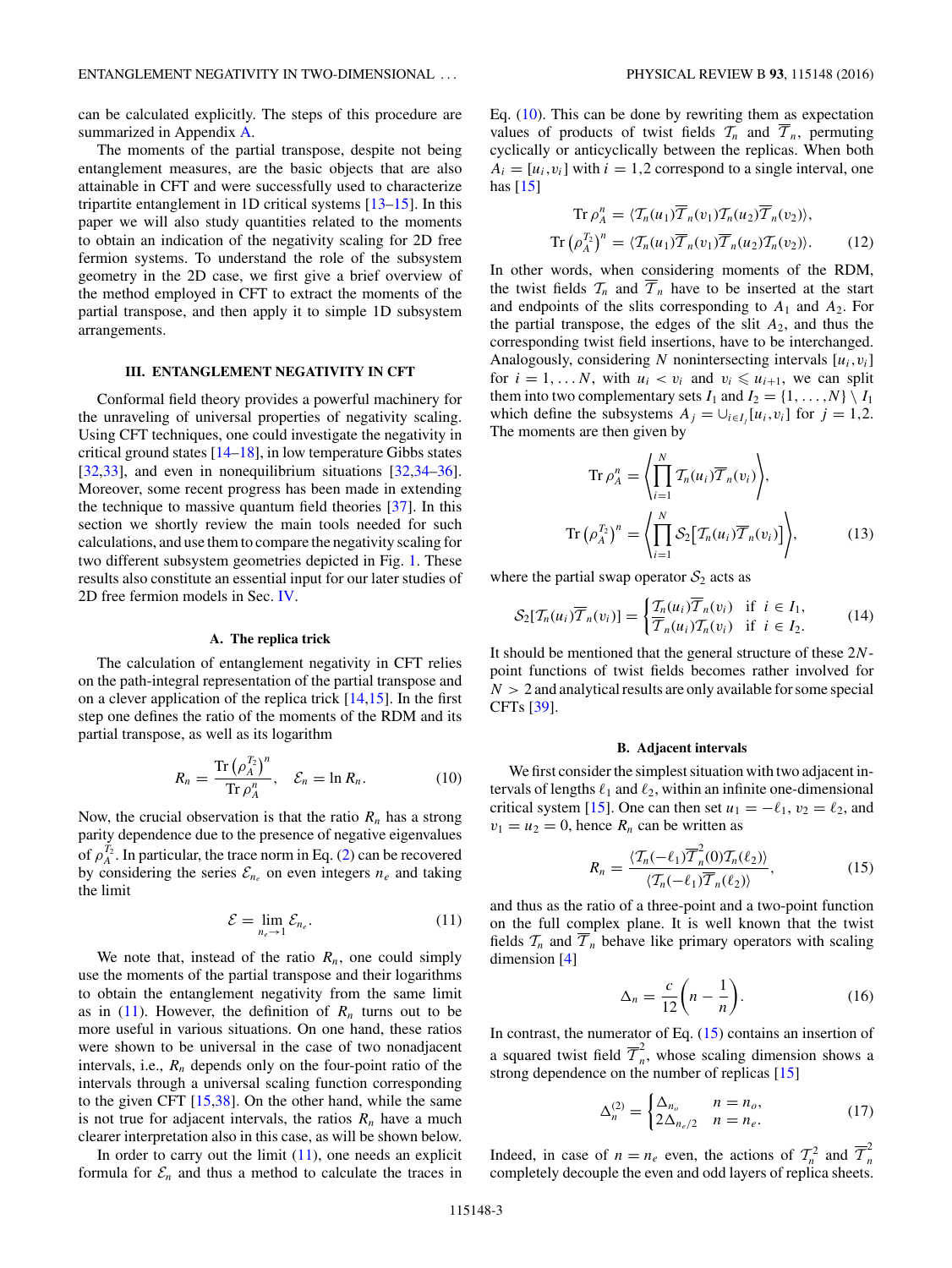<span id="page-3-0"></span>Finally, one can use the CFT results for the two-point function

$$
\langle \mathcal{T}_n(-\ell_1) \overline{\mathcal{T}}_n(\ell_2) \rangle = c_n(\ell_1 + \ell_2)^{-2\Delta_n},\tag{18}
$$

where  $c_n$  are nonuniversal constants. Similarly, the three-point function follows from conformal symmetry as

$$
\langle \mathcal{T}_n(-\ell_1) \overline{\mathcal{T}}_n^2(0) \mathcal{T}_n(\ell_2) \rangle
$$
  
=  $c_n^2 C_{\mathcal{T}_n} \overline{\mathcal{T}}_n^2 \mathcal{T}_n(\ell_1 + \ell_2)^{-2\Delta_n} \left( \frac{\ell_1 \ell_2}{\ell_1 + \ell_2} \right)^{-\Delta_n^{(2)}},$  (19)

where  $C_{\mathcal{T}_n \overline{\mathcal{T}}_n^2 \mathcal{T}_n}$  are universal structure constants. Substituting into [\(15\)](#page-2-0) and taking the logarithm, one arrives at

$$
\mathcal{E}_n = -\Delta_n^{(2)} \ln \frac{\ell_1 \ell_2}{\ell_1 + \ell_2} + \text{const.},\tag{20}
$$

which manifestly depends only on the scaling dimension  $\Delta_n^{(2)}$ . The entanglement negativity follows through the limit  $(11)$  as

$$
\mathcal{E} = \frac{c}{4} \ln \frac{\ell_1 \ell_2}{\ell_1 + \ell_2} + \text{const.}
$$
 (21)

## **C. Embedded geometry**

In the case of an embedded geometry depicted in Fig. [1\(b\),](#page-1-0) one can perform a similar analysis as before. Choosing the subsystems as  $A_1 = [u_1, v_1] \cup [u_2, v_2]$  and  $A_2 = [v_1, u_2]$ , the moments of the RDM and its partial transpose can be read off from Eq. [\(13\)](#page-2-0),

$$
R_n = \frac{\langle \mathcal{T}_n(u_1) \overline{\mathcal{T}}_n^2(v_1) \mathcal{T}_n^2(u_2) \overline{\mathcal{T}}_n(v_2) \rangle}{\langle \mathcal{T}_n(u_1) \overline{\mathcal{T}}_n(v_2) \rangle}.
$$
 (22)

Due to global conformal invariance, the four-point function appearing in (22) has the form [\[33,35\]](#page-9-0)

$$
\langle \mathcal{T}_n(u_1) \overline{\mathcal{T}}_n^2(v_1) \mathcal{T}_n^2(u_2) \overline{\mathcal{T}}_n(v_2) \rangle
$$
  
=  $c_n(v_2 - u_1)^{-2\Delta_n}(u_2 - v_1)^{-2\Delta_n^{(2)}} \eta^{-\Delta_n^{(2)}} \mathcal{F}_n(\eta),$  (23)

where  $\mathcal{F}_n$  is a scaling function depending only on the four-point ratio *η* defined as

$$
\eta = \frac{(v_1 - u_1)(v_2 - u_2)}{(u_2 - u_1)(v_2 - v_1)}.\tag{24}
$$

In writing Eq.  $(23)$  we have separated a term that becomes divergent in the limit  $\eta \to 0$ , a behavior which can be found from the operator product expansion (OPE) technique [\[33,35\]](#page-9-0). Although the precise form of  $\mathcal{F}_n(\eta)$  is not known, such a definition ensures that it tends to constant values in both limits  $\eta \rightarrow 0$  and  $\eta \rightarrow 1$ .

We will consider a symmetric embedding, i.e.,  $v_2 - u_2 =$  $v_1 - u_1 = \ell_1$  and  $u_2 - v_1 = \ell_2$ , hence the four-point ratio is given by

$$
\eta = \left(\frac{\ell_1}{\ell_1 + \ell_2}\right)^2. \tag{25}
$$

Dividing (23) by the two-point function, one obtains for the logarithmic ratio

$$
\mathcal{E}_n = -2\Delta_n^{(2)} \ln \frac{\ell_1 \ell_2}{\ell_1 + \ell_2} + \ln \mathcal{F}_n(\eta),\tag{26}
$$

which, for  $\eta$  fixed and  $\ell_1, \ell_2 \gg 1$ , diverges logarithmically with a doubled prefactor compared to the result (20) for adjacent intervals. In particular for  $\eta \to 0$ , i.e., for large separations  $\ell_2 \gg \ell_1$  between the two intervals of  $A_1$ , one has  $\mathcal{F}_n(0) =$  $C_{\tilde{T}_n \tilde{T}_n^2 \overline{T}_n}^2$  and thus the subleading term depends only on the structure constants of the corresponding OPE. Therefore, the entanglement negativity in the embedded geometry will be asymptotically twice as large as for adjacent intervals in Eq.  $(21)$ , due to the two contact points between  $A_1$  and  $A_2$ . This is very reminiscent of the behavior of bipartite Rényi entropies with periodic vs open boundary conditions [\[4\]](#page-9-0).

## **IV. ENTANGLEMENT NEGATIVITY IN 2D**

In the previous section it was recalled that for critical 1D systems the area law for negativity is violated logarithmically, and we also derived how the prefactor of this scaling depends on the subsystem geometry. In this section the analogous questions for 2D systems will be studied. In the bipartite case, the simple general connection between criticality and groundstate entanglement properties is lost. In fact, when considering the scaling of entanglement entropy of a subsystem, for many critical 2D systems, such as the harmonic lattice [\[23\]](#page-9-0) or the Heisenberg model [\[40\]](#page-9-0), a strict area law holds. For other critical models, e.g., for free fermions [\[21,22,41\]](#page-9-0) or interacting Fermi liquids [\[42,43\]](#page-9-0), multiplicative logarithmic corrections to the area law can still persist.

The above anomaly for fermionic models has its roots in the presence of a Fermi surface, and its precursor can be traced back to 1D systems. Indeed, if the ground state of a free fermion chain is given by several disconnected Fermi seas instead of a single one, then the entanglement entropy between an interval of length  $\ell$  and the rest of the chain gets multiplied by the number of Fermi points (boundaries of the Fermi seas) [\[44–47\]](#page-9-0). Therefore, each Fermi point and subsystem boundary lends a  $1/12 \ln \ell$  contribution of an independent chiral CFT to the entanglement. Hence the overall entropy is proportional both to the number of momentum-space boundaries of the Fermi seas and the real-space boundaries of the subsystem.

This argument can now be lifted to *d*-dimensional systems as follows [\[25,48,49\]](#page-9-0). Consider a ground state defined by the occupied fermionic modes whose border is given by a (*d*−1) dimensional Fermi surface in momentum space, and suppose we are interested in the bipartite entanglement of a spatial region of linear extent  $\ell$ . If each patch of the Fermi surface is considered as a source of chiral CFT excitations, with the direction of Fermi velocity given by the normal vector  $n_q$ , then its entangling contribution along spatial direction  $n_r$  should be proportional to  $|\mathbf{n}_{q}\mathbf{n}_{r}|$ . Summing up the contributions from the different patches of the Fermi surface *∂F* and the real-space boundaries *∂A*, one arrives at

$$
S = \frac{1}{12} \ln \ell \frac{\ell^{d-1}}{(2\pi)^{d-1}} \int_{\partial F} dS_{\mathbf{q}} \int_{\partial A} dS_{\mathbf{r}} |\mathbf{n}_{\mathbf{q}} \mathbf{n}_{\mathbf{r}}|, \qquad (27)
$$

where the linear size of region *A* has been scaled out from the integral and the proper measure on the Fermi surface has been taken into account.

Remarkably, the very simple argument leading to Eq. (27) gives the precise asymptotics of the area-law violating term in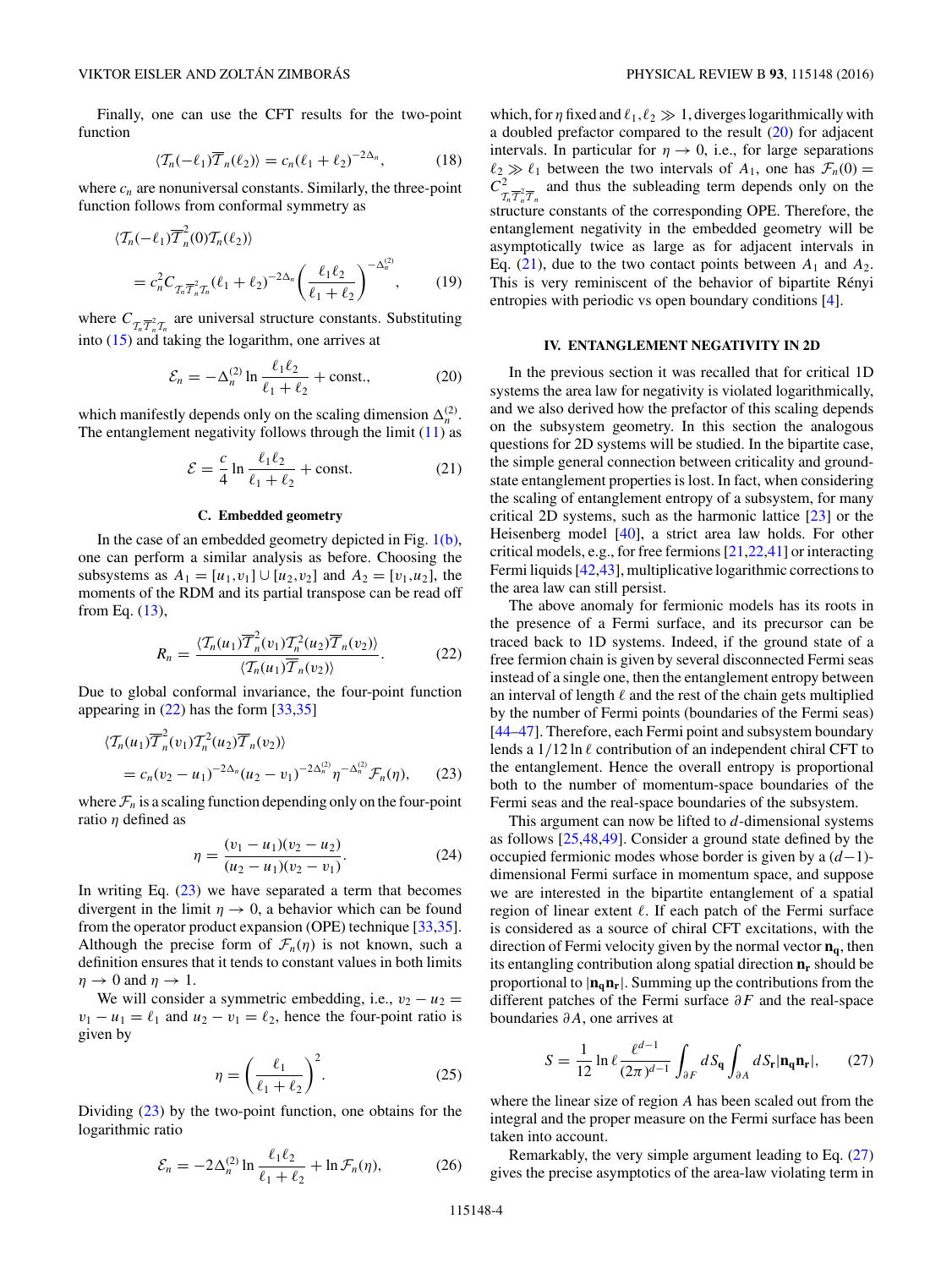<span id="page-4-0"></span>

FIG. 2. Different choices for subsystems  $A_1$  and  $A_2$  with their common boundary *∂A*<sup>12</sup> shown in red. The blue rectangle corresponds to the boundary  $\partial A$  of subsystem  $A = A_1 \cup A_2$ .

the entanglement entropy which has been tested numerically for a number of (2D or 3D) free fermion systems [\[23,50–52\]](#page-9-0) and recently even proved rigorously [\[41\]](#page-9-0). Moreover, it also accounts for the observation that the area law in 2D is restored whenever the Fermi surface degenerates to a number of points [\[23,50\]](#page-9-0), since *∂F* is of zero measure in the integral [\(27\)](#page-3-0) of the anomalous term. In fact, this is the very situation also for a harmonic lattice with short-ranged interactions, where the gapless bosonic modes are usually supported only on a finite number of points in momentum space. As a further proof of consistency, one should mention that some exotic Bose liquids, featuring a bosonic analog of a Fermi surface, lead again to logarithmic violations of the area law [\[53,54\]](#page-9-0).

Returning to the case of entanglement negativity, we expect that the same picture should be valid, which is supported by the numerics presented in this section. For harmonic lattices we find that a strict area law holds, while for fermionic systems the results are consistent with a multiplicative logarithmic correction, given by a formula that extends CFT results in the spirit of Eq.  $(27)$ . To test its validity, we will both consider different subsystem geometries, as shown in Fig. 2, and different Fermi surfaces tuned by the anisotropy of the lattices.

### **A. Harmonic lattice**

The Hamiltonian of a 2D lattice of coupled harmonic oscillators is given by

$$
H = \frac{1}{2} \sum_{n} \left( p_n^2 + \Omega_0^2 x_n^2 \right) + \frac{1}{2} \sum_{\langle m, n \rangle} k_{m,n} (x_m - x_n)^2, \quad (28)
$$

where  $\Omega_0$  gives the strength of the harmonic confining potential at each site, whereas the oscillators are coupled through spring constants  $k_{m,n}$  and the sum runs over all pairs  $\langle m,n \rangle$ . Here we will restrict ourselves to the case of nearest neighbor couplings

$$
k_{m,n} = \begin{cases} k_x & \text{if } |i_m - i_n| = 1 \text{ and } j_m = j_n, \\ k_y & \text{if } |j_m - j_n| = 1 \text{ and } i_m = i_n, \\ 0 & \text{otherwise,} \end{cases}
$$
 (29)

where the lattice sites are indexed by the pairs of integers  $\mathbf{R}_m =$  $(i_m, j_m)$ . Introducing the notation  $\mathbf{q} = (q_x, q_y)$  for the wave vectors, the nonzero matrix elements  $\Gamma_{2m-1,2n-1} = 2X_{m,n}$  and  $\Gamma_{2m,2n} = 2P_{m,n}$  of the covariance matrix read

$$
2X_{m,n} = \int_{-\pi}^{\pi} \frac{dq_x}{2\pi} \int_{-\pi}^{\pi} \frac{dq_y}{2\pi} e^{i\mathbf{q}(\mathbf{R}_m - \mathbf{R}_n)} \frac{1}{\Omega_{\mathbf{q}}},\qquad(30)
$$

$$
2P_{m,n} = \int_{-\pi}^{\pi} \frac{dq_x}{2\pi} \int_{-\pi}^{\pi} \frac{dq_y}{2\pi} e^{i\mathbf{q}(\mathbf{R}_m - \mathbf{R}_n)} \Omega_{\mathbf{q}}, \tag{31}
$$

where the dispersion relation is given by

$$
\Omega_{\mathbf{q}} = \sqrt{\Omega_0^2 + 2k_x(1 - \cos q_x) + 2k_y(1 - \cos q_y)}.
$$
 (32)

The RDM of subsystem *A* has a reduced covariance matrix with nonzero elements given by  $2X_A$  and  $2P_A$  and the partial transposition acts only on  $P_A \to P_A^{T_2}$  by changing the signs of the momenta in  $A_2$ . Due to the vanishing of cross correlations between positions and momenta, the symplectic spectrum of the partial transposed covariance matrix is simply obtained by  $\lim_{t \to \infty}$  the eigenvalues {*v<sub>j</sub>*} of matrix  $\sqrt{2X_A 2P_A^{T_2}}$ . In turn, the logarithmic negativity can be evaluated through Eq. [\(5\)](#page-1-0).

To be able to compare the results to the 1D case, especially to those obtained via CFT, we will be interested in a critical lattice system, i.e., in the limit  $\Omega_0 \rightarrow 0$ . Note, however, that one cannot explicitly set  $\Omega_0 = 0$  due to a divergence in the matrix elements in Eq. (30) caused by the zero mode of the lattice. We have thus used  $\Omega_0 = 10^{-3}$  in the calculations, and we observed that further decreasing  $\Omega_0$  has no visible effect on the results.

For simplicity we consider only the vertical [Fig.  $2(a)$ ] and horizontal [Fig. 2(b)] partitions of a  $\ell \times \ell$  square into two halves. The data for  $\mathcal E$  are shown in Fig. [3](#page-5-0) for the two different geometries, for different values of the vertical coupling  $k_y$ and setting  $k_x = 1$ . For the vertical partitioning (Fig. [3](#page-5-0) left) and in the limit of uncoupled chains  $(k_y = 0)$ , one trivially recovers the  $c = 1$  CFT result  $\mathcal{E}/\ell \sim 1/4 \ln \ell + \text{const.}$  for the logarithmic negativity per area. However, already a small nonzero  $k<sub>y</sub>$  leads to a saturation of the curves, and thus to a strict area law of entanglement. This is indeed expected from the analogous result on the bipartite entanglement entropy [\[23\]](#page-9-0), which originates from the fact that there is only a single gapless mode within the Brillouin zone, i.e., one has  $\Omega_{\mathbf{q}} = 0$ only for  $\mathbf{q} = (0,0)$  for any  $k_y \neq 0$ . Approaching the isotropic lattice  $k_y \rightarrow 1$ , the entanglement also becomes more evenly spread out in both directions, leading to a decrease (increase) of the logarithmic negativity across the vertical (horizontal) cut, as shown on the left (right) of Fig. [3.](#page-5-0)

## **B. Hopping model**

The planar fermion hopping model is described by the Hamiltonian

$$
H = -\frac{1}{2} \sum_{(m,n)} t_{m,n} c_m^{\dagger} c_n, \qquad (33)
$$

where, analogously to Eq.  $(29)$ , we again consider nearest neighbor hopping only, with amplitudes  $t_x$  and  $t_y$  in the horizontal and vertical directions, respectively. Since the Hamiltonian given by Eq. (33) is particle-number conserving, the problem simplifies considerably. Indeed, the basic quantities are the correlation functions  $C_{m,n} = \langle c_m^{\dagger} c_n \rangle$  which, in the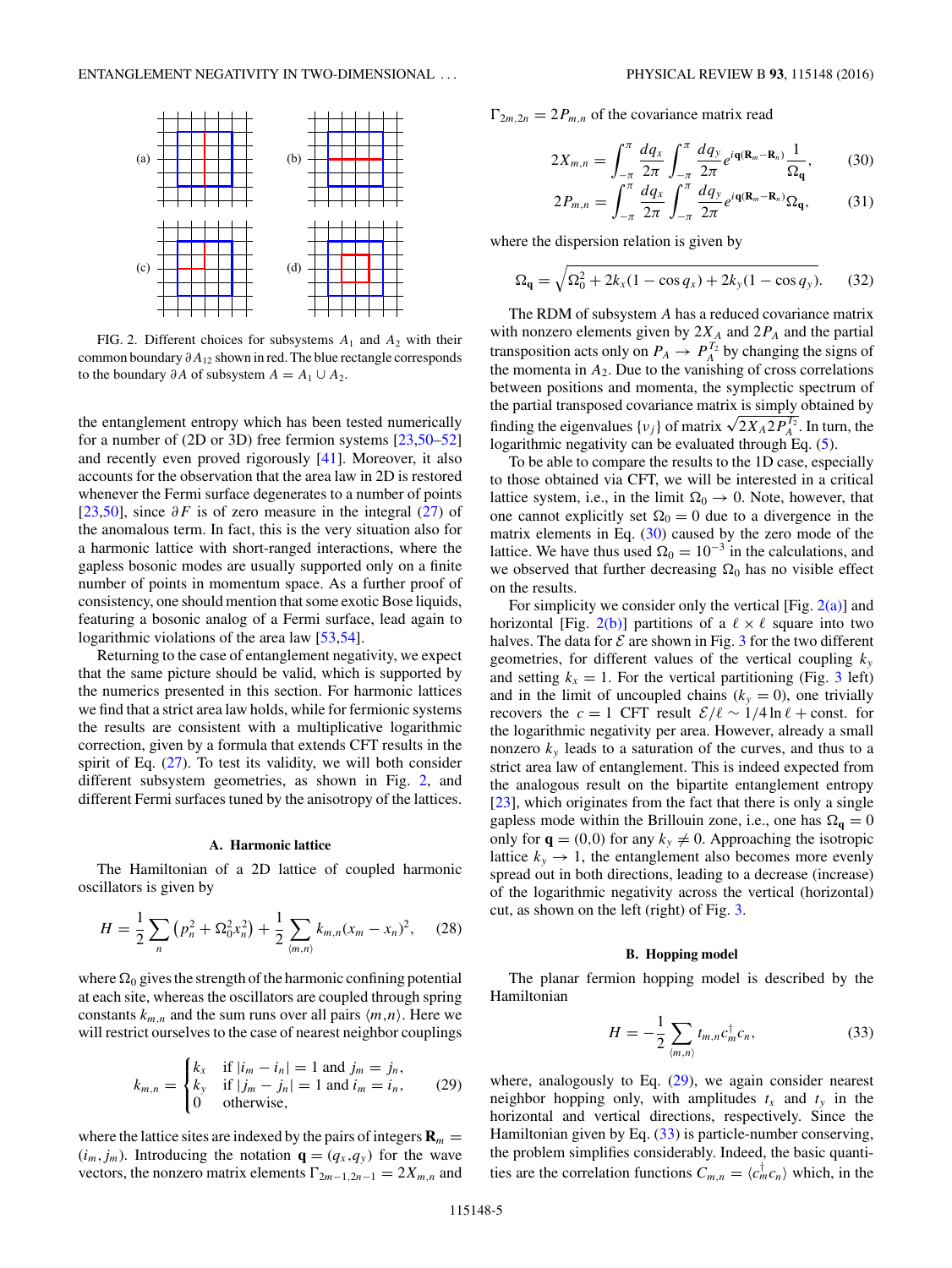<span id="page-5-0"></span>

FIG. 3. Logarithmic negativity per surface area for the harmonic lattice, between two halves of a  $\ell \times \ell$  square with vertical (left) and horizontal (right) partitioning (note the different vertical scales). The couplings  $k_y$  are varied while the other parameters are fixed as  $k_x = 1$ and  $\Omega_0 = 10^{-3}$ .

ground state, are given by

$$
C_{m,n} = \iint_{\mathbf{q} \in F} \frac{dq_x}{2\pi} \frac{dq_y}{2\pi} e^{i\mathbf{q}(\mathbf{R}_m - \mathbf{R}_n)}.
$$
 (34)

Here the integral goes over the Fermi sea, defined by  $q \in F$  if  $\omega_{\bf q}$  < 0, with the single-particle dispersion

$$
\omega_{\mathbf{q}} = -t_x \cos q_x - t_y \cos q_y \tag{35}
$$

obtained through diagonalizing Eq.  $(33)$  by a Fourier transform.

Comparing to the formalism introduced in Sec.  $\overline{I}$  IB, one observes that the following relations hold for the elements of the covariance matrix:

$$
\Gamma_{2m-1,2n} = iG_{m,n} = i(2C_{m,n} - \delta_{m,n}),
$$
  
\n
$$
\Gamma_{2m,2n-1} = -iG_{m,n}, \quad \Gamma_{2m-1,2n-1} = \Gamma_{2m,2n} = 0.
$$
 (36)

Thus, in the presence of particle-number conservation, the spectrum of the reduced covariance matrix  $\Gamma_A$  is directly related to that of the reduced matrix  $G_A = 2C_A - 1$ , which in turn determines the eigenvalues of the RDM  $\rho_A$  [\[55,56\]](#page-9-0). In case of the partial transpose  $\rho_A^{T_2}$ , which can be written as a linear combination of two noncommuting Gaussian operators  $O_A^{\pm}$  as in Eq. [\(7\)](#page-1-0), it suffices to consider, instead of  $\Gamma_{A_1}^{\pm}$ , the spectra of matrices  $G_A^{\pm}$  to recover the eigenvalues of  $O_A^{\pm}$ . Moreover, each moment  $\text{Tr}\,(\rho_A^{T_2})^n$  can be obtained through determinant formulas involving only  $G_A^{\pm}$ , as shown in Appendix [A.](#page-7-0) Note that, since their linear size is half of the corresponding covariance matrices  $\Gamma_A^{\pm}$ , their use is essential to reach large system sizes in our 2D calculations.

To further simplify the setting, we will consider only the geometries, depicted in Fig. [2,](#page-4-0) with *A* being a square of size  $\ell \times$  $\ell$  subdivided into rectangular subsystems  $A_1$  and  $A_2$  that share a common boundary. Before presenting our numerical results, and motivated by the results for the entanglement entropy for 2D free fermions in Eq. [\(27\)](#page-3-0), we put forward a conjecture for the behavior of the logarithmic ratios

$$
\mathcal{E}_n = \begin{cases}\n-\frac{\sigma}{12}(n_o - 1/n_o)\ell \ln \ell, & \text{if } n = n_o \text{ odd}, \\
-\frac{\sigma}{12}(n_e - 4/n_e)\ell \ln \ell, & \text{if } n = n_e \text{ even},\n\end{cases}
$$
\n(37)

where the geometric factor  $\sigma$  is given by

$$
\sigma = \frac{1}{4\pi} \int_{\partial F} dS_{\mathbf{q}} \int_{\partial A_{12}} dS_{\mathbf{r}} |\mathbf{n}_{\mathbf{q}} \mathbf{n}_{\mathbf{r}}|.
$$
 (38)

Here the momentum and real space integrals have to be carried out along the Fermi surface *∂F* and the common boundary *∂A*<sub>12</sub> of subsystems *A*<sub>1</sub> and *A*<sub>2</sub>, respectively, and the linear size  $\ell$  has been scaled out such that  $A$  becomes a unit square. Note that the prefactor (38) is chosen such that, in the limit  $t<sub>v</sub> = 0$ of decoupled 1D chains, one recovers  $\sigma = c = 1$  the central charge of the free fermion CFT, and Eq. (37) reproduces the result [\(20\)](#page-3-0) for the adjacent intervals. Similarly, the doubling of the prefactor  $\sigma = 2$  and hence Eq. [\(26\)](#page-3-0) is recovered for the 1D embedded geometry. For the particular choices of the 2D partitions shown in Figs.  $2(a)$  and  $2(b)$ , a simple calculation (see Appendix [B\)](#page-8-0) yields

$$
\sigma_a = 1, \quad \sigma_b = \frac{2}{\pi} \arcsin(t_y), \tag{39}
$$

whereas for Figs.  $2(c)$  and  $2(d)$  one trivially finds

$$
\sigma_c = (\sigma_a + \sigma_b)/2, \quad \sigma_d = 2\sigma_c. \tag{40}
$$

The numerical results for  $\mathcal{E}_n$  with  $n = 3$  and  $n = 4$ , obtained by evaluating the determinant formulas in Appendix [A,](#page-7-0) are shown in Figs. [4](#page-6-0) and [5.](#page-7-0) In these figures we plotted  $-\mathcal{E}_n/\ell$  on a logarithmic scale, to best visualize the expected behavior (37). The maximal linear size  $\ell = 70$  reached in our calculations is unfortunately still rather small to extract the slopes of the curves through fitting, as they become unstable due to the presence of subleading corrections. Instead, we simply plot the conjectured slope of the curves with dashed lines and compare it to the data sets.

In the case of the vertical partitioning, one expects a slope which is independent of the vertical hopping amplitude  $t<sub>v</sub>$ . This is indeed nicely recovered from our data, shown on the left of Fig. [4,](#page-6-0) and even the numerical value of the slope fits very well to our conjecture. Decreasing  $t<sub>v</sub>$ , the area-law contribution increases and the curves are shifted upwards, which is the same trend observed for the negativity of the harmonic lattice, see left of Fig. 3. Additionally, the curves pick up oscillatory contributions with an increasing frequency.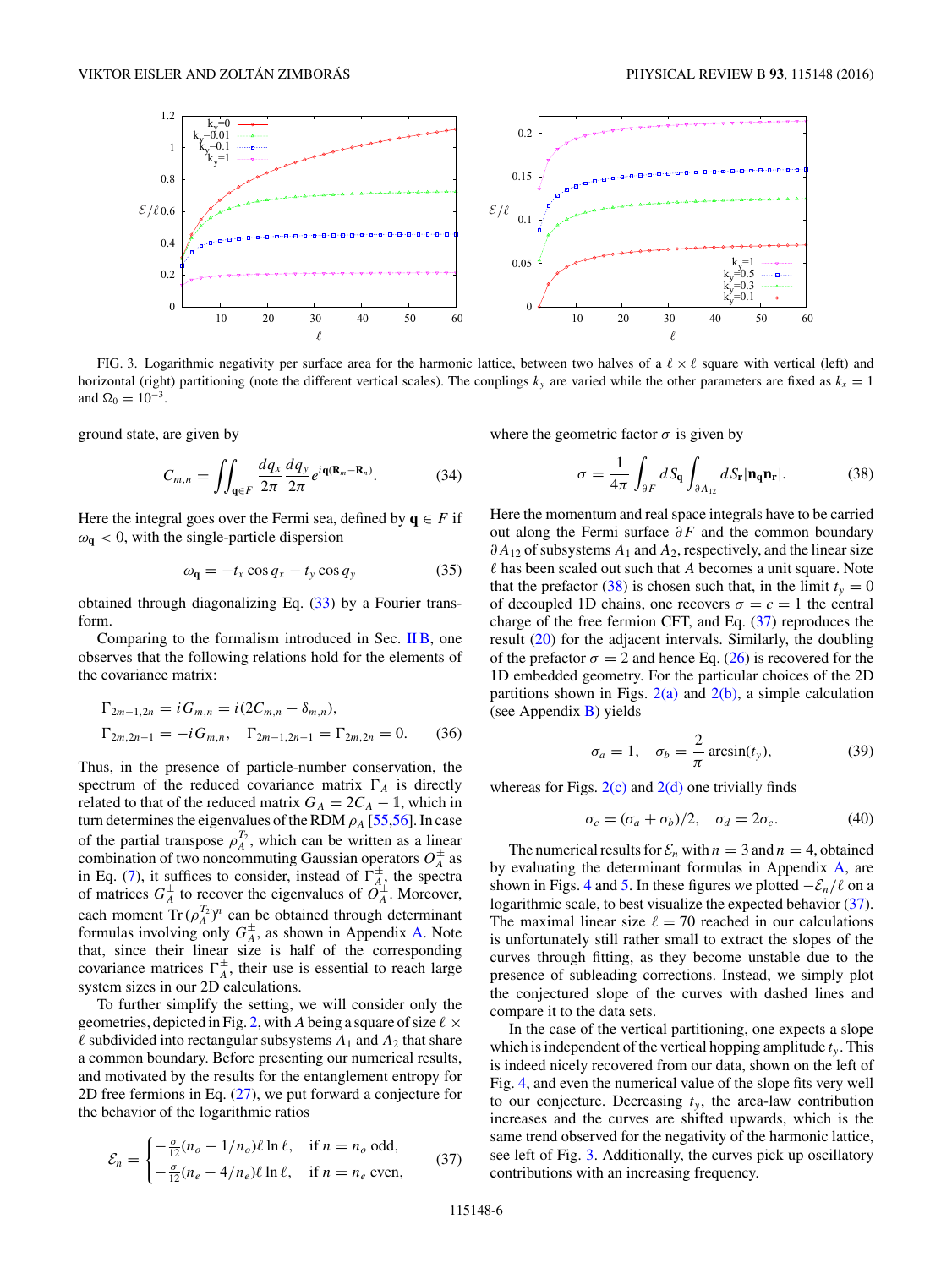<span id="page-6-0"></span>

FIG. 4. Logarithmic ratios per linear size  $-\mathcal{E}_n/\ell$  for the 2D hopping model with vertical (left) and horizontal (right) partitioning and various couplings  $t_y$ . The data is plotted on a logarithmic horizontal scale. The dashed lines have slopes given by  $2/9 \sigma_a$  and  $2/9 \sigma_b$  for  $n_o = 3$  (up) and by  $1/4 \sigma_a$  and  $1/4 \sigma_b$  for  $n_e = 4$  (down), respectively, see Eq. [\(39\)](#page-5-0).

On the other hand, for a horizontal partitioning the geometric prefactor  $\sigma_b$  in [\(39\)](#page-5-0) is a decreasing function of *ty* and thus the slope of the curves should tend to zero for  $t<sub>y</sub> \rightarrow 0$ , i.e., when the partition becomes disconnected. This is clearly observed from our numerical data on the right of Fig. 4. In this case, however, it is somewhat more difficult to conclude about the correctness of our conjecture, as the data show significant subleading corrections up to the reachable system sizes. Nevertheless, for  $n<sub>o</sub> = 3$  one still finds a good agreement which, however, deteriorates for  $n_e = 4$ . In fact, for 1D systems, the presence of unusual corrections whose magnitude increases with the index is well known for the Rényi entropies from CFT calculations [\[57\]](#page-9-0) and was also observed for the moments of the partial transpose [\[17\]](#page-9-0).

The data for the corner and the embedded partitionings are shown on the left and right of Fig. [5,](#page-7-0) respectively. Due to its geometric nature, the corner prefactor  $\sigma_c$  is just the average of the vertical and horizontal ones, whereas the prefactor for the embedded geometry  $\sigma_d$  is the double of the corner prefactor. This is indeed in very good agreement with the numerical data, especially for the embedded geometry which seems to be the least effected by subleading corrections.

## **V. CONCLUSIONS**

We have studied the scaling of entanglement negativity in ground states of 2D free lattice systems between rectangular regions having a common boundary. While for harmonic oscillators a strict area law is obeyed, we found logarithmic corrections for the moments of the partial transpose in the fermionic case, which is completely analogous to the result for bipartite entanglement entropies. Based on this similarity and on CFT results for 1D systems, we conjectured a geometric form [\(38\)](#page-5-0) for the prefactor governing the leading behavior [\(37\)](#page-5-0) of the logarithmic ratios for the planar fermionic hopping model, and a comparison with numerical calculations shows a good agreement.

It would be interesting to find a strict proof for the form of the area-law violating term which, in the case of bipartite entanglement entropies, is related to the Widom conjecture [\[22\]](#page-9-0) and has only been proved recently [\[41\]](#page-9-0). In contrast, for the moments of the partial transpose we do not even have an analog of the method of Ref.  $[58]$  for 1D free fermions, where Rényi entropies are calculated using the asymptotics of Toeplitz determinants. Although  $\text{Tr}\,(\rho_A^{T_2})^n$  can also be cast as a sum of determinants, these are not of the Toeplitz type and we have not yet been able to find their asymptotics analytically. This would clearly be a necessary first step in order to understand the 2D results, and thus requires further studies.

There are a number of possible extensions of the setup presented in our work. First, it would be interesting to see whether an interacting 2D Fermi liquid would show a similar negativity scaling as free fermions, which one would expect from the simple physical picture discussed in Sec. [IV.](#page-3-0) The recent advances in numerical methods for evaluating entanglement negativity for interacting systems [\[59–63\]](#page-9-0) cast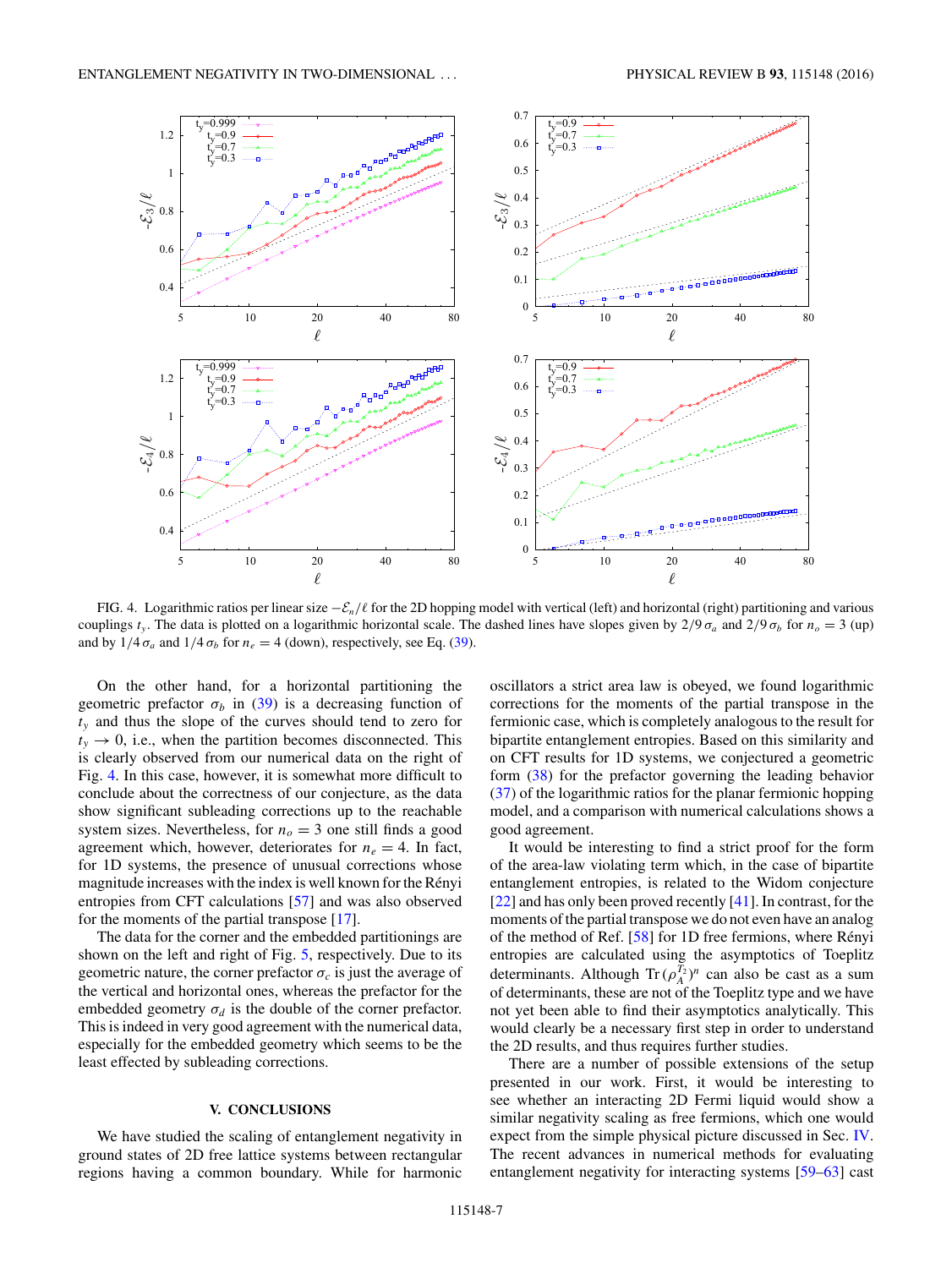<span id="page-7-0"></span>

FIG. 5. Logarithmic ratios per linear size −E*n/* for the 2D hopping model with corner (left) and embedded (right) partitioning and various couplings  $t<sub>y</sub>$ . The data is plotted on a logarithmic horizontal scale. The dashed lines have slopes given by  $2/9 \sigma_c$  and  $2/9 \sigma_d$  for  $n<sub>o</sub> = 3$  (up) and by  $1/4 \sigma_c$  and  $1/4 \sigma_d$  for  $n_e = 4$  (down), respectively, see Eq. [\(40\)](#page-5-0).

some hope that this could be answered in the near future. Second, it would also be natural to investigate how the logarithmic correction to the negativity area law is rounded off when the Fermi surface degenerates to a number of points, and also to study corner effects. Third, the question how the negativity decays with distance between nonadjacent subsystems should also be addressed. Finally, the possibility of detecting topological order via negativity [\[64,65\]](#page-9-0) for free fermion systems, using the Gaussian toolbox presented here, is left for future study.

### **ACKNOWLEDGMENTS**

We thank A. Coser, C. De Nobili, E. Tonni, and J. Eisert for helpful discussions. V.E. acknowledges funding from the Austrian Science Fund (FWF) through Lise Meitner Project No. M1854-N36. The work of Z.Z. was supported by the British Engineering and Physical Sciences Research Council (EPSRC).

#### **APPENDIX A: TRACE FORMULAS**

Here we give the necessary formulas to evaluate the moments  $\text{Tr}\,(\rho_A^{T_2})^n$  of the partial transpose in the ground state of a particle-number conserving free fermion Hamiltonian. It will be additionally assumed that the correlation matrix  $C_{m,n} = \langle c_m^{\dagger} c_n \rangle$  is real, which holds for the models studied in the paper.

As described in the main text, the partial transpose can be given as a linear combination of two Gaussian operators, see Eq. [\(7\)](#page-1-0). To simplify notation, we shall omit the subscripts *A* here and use  $O_{\pm}$ . In terms of the fermionic operators  $c_k^{\dagger}$  and  $c_k$ they are given by the quadratic form

$$
O_{\sigma} = \frac{1}{Z_{\sigma}} \exp\left(\sum_{k,l} (W_{\sigma})_{k,l} c_{k}^{\dagger} c_{l}\right), \tag{A1}
$$

where  $\sigma = \pm$  and  $Z_{\sigma}$  ensures normalization, Tr  $O_{\sigma} = 1$ . The matrices in the exponent satisfy

$$
\tanh\frac{W_{\sigma}}{2} = G_{\sigma}, \quad \exp(W_{\sigma}) = \frac{1 + G_{\sigma}}{1 - G_{\sigma}}, \quad (A2)
$$

where  $G_{\sigma}$  is defined through the correlation matrix *C* as

$$
G_{\sigma} = \begin{pmatrix} (2C - 1)_{11} & \sigma i (2C - 1)_{12} \\ \sigma i (2C - 1)_{21} & -(2C - 1)_{22} \end{pmatrix},
$$
 (A3)

and the subscripts refer to the reduction of matrices (rows and columns, respectively) to the corresponding subsystems *A*<sup>1</sup> and  $A_2$ .

To obtain the *n*th moment, one has to first factor out Eq. [\(7\)](#page-1-0), which yields

$$
\operatorname{Tr}\left(\rho_A^{T_2}\right)^n = \sum_{\{\sigma_i\}} \frac{\exp(-i\frac{\pi}{4}\sum_{i=1}^n \sigma_i)}{2^{n/2}} \operatorname{Tr}\left(\prod_{i=1}^n O_{\sigma_i}\right). \tag{A4}
$$

Note that the sum goes over all the possible assignments of  $\{\sigma_i\}$ and  $\sum_i \sigma_i$  is just the difference between the numbers of  $+$  and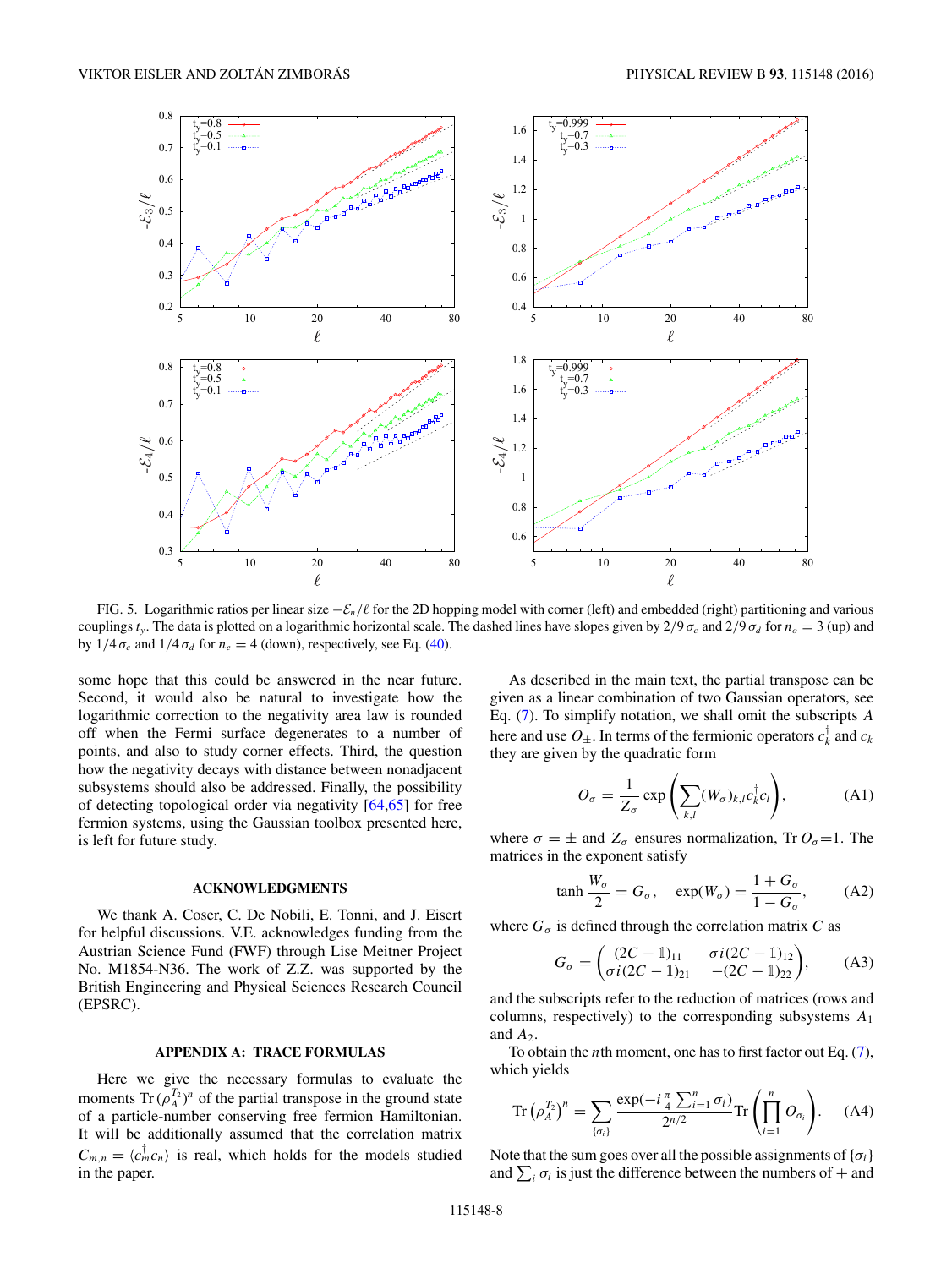<span id="page-8-0"></span>− terms in the corresponding factor. Using the fact that each  $O_{\sigma_i}$  is a Gaussian operator given by Eq. [\(A1\)](#page-7-0), one can apply determinant formulas for the traces of their products. Indeed, using the product relation for general Gaussian operators

$$
\prod_{i=1}^{n} \exp\left(\sum_{k,l} (W_{\sigma_i})_{k,l} c_k^{\dagger} c_l\right) = \exp\left(\sum_{k,l} V_{k,l} c_k^{\dagger} c_l\right), \quad (A5)
$$

where  $\exp(V) = \prod_{i=1}^{n} \exp(W_{\sigma_i})$ , and the trace formula [\[66\]](#page-9-0)

$$
\operatorname{Tr}\left(\exp\left(\sum_{k,l}V_{k,l}c_{k}^{\dagger}c_{l}\right)\right) = \det[\mathbb{1} + \exp(V)],\qquad(A6)
$$

one obtains

$$
\operatorname{Tr}\left(\prod_{i=1}^{n} O_{\sigma_i}\right) = \frac{\det\left[\mathbb{1} + \prod_{i=1}^{n} \exp\left(W_{\sigma_i}\right)\right]}{\prod_{i=1}^{n} \det\left[\mathbb{1} + \exp\left(W_{\sigma_i}\right)\right]},\tag{A7}
$$

where the denominator is just the normalization factor  $\prod_{i=1}^{n} Z_{\sigma_i}$ . Hence, the result [\(A4\)](#page-7-0) is given by a weighted sum of 2*<sup>n</sup>* determinants. In fact, it was recently pointed out that, for free fermions in 1D, each of these terms can be associated with partition functions on a higher genus Riemann surface with different *spin structures* [\[18\]](#page-9-0).

Using the property  $O_-(O_+)^\dagger$  and thus the invariance of the formula under the exchange  $\sigma_i \rightarrow -\sigma_i$ , the number of determinants to be evaluated can be reduced. Furthermore, using the relation [\(A2\)](#page-7-0) between matrices  $W_{\sigma}$  and  $G_{\sigma}$ , each determinant in  $(A7)$  can be rewritten in terms of the latter ones. In particular, for  $n = 3$  and  $n = 4$  we obtain, after simple but lengthy algebra, the following expressions:

$$
Tr (O_+^3) = det \left( \frac{1 + 3G_+^2}{4} \right),
$$
 (A8)

$$
Tr(O_{+}^{2}O_{-}) = det\left(\frac{1+G_{+}^{2}+2G_{+}G_{-}}{4}\right), \quad (A9)
$$

$$
Tr(O_{+}^{4}) = det\left(\frac{1 + 6G_{+}^{2} + G_{+}^{4}}{8}\right), \quad (A10)
$$

$$
\operatorname{Tr}(O_+^2 O_-^2) = \det\left(\frac{(1+G_+^2)(1+G_-^2)+4G_+G_-}{8}\right), \quad \text{(A11)}
$$

$$
\text{Tr}\left(O_{+}O_{-}O_{+}O_{-}\right) = \text{det}\left(\frac{(1 + G_{+}G_{-})^{2}(1 + G_{\times}^{2})}{8}\right), \quad \text{(A12)}
$$

where

$$
G_{\times} = 1 - (1 - G_{-})(1 + G_{+}G_{-})^{-1}(1 - G_{+}). \tag{A13}
$$

Finally, one should note that very similar formulas can be applied in the general free fermion case without particle-number conservation [\[13\]](#page-9-0). Then the matrices  $G_{\sigma}$  should be exchanged with the modified covariance matrices  $\Gamma_{\sigma}$ , given in Eq. [\(8\)](#page-1-0), and one has to take the square root of the determinants. Note, however, that the resulting expressions then involve a sign ambiguity [\[67\]](#page-9-0) which has its root in the underlying Pfaffian structure [\[68\]](#page-9-0).

# **APPENDIX B: CALCULATION OF THE GEOMETRIC PREFACTOR**

In this Appendix we show how to calculate the geometric prefactor  $\sigma$  which determines the slope of the curves in Figs. [4](#page-6-0)



FIG. 6. The Fermi surface of the infinite 2D hopping model for various anisotropies  $t<sub>y</sub>$  and  $t<sub>x</sub> = 1$ .

and [5,](#page-7-0) using a method very similar to the one presented in Ref. [\[52\]](#page-9-0).

According to Eq. [\(38\)](#page-5-0), the prefactor is given by a double integral over the Fermi surface *∂F* and over the surface *∂A*<sup>12</sup> separating subsystems  $A_1$  and  $A_2$ . The Fermi surface is defined through the single-particle dispersion [\(35\)](#page-5-0) as  $q \in \partial F$  if  $\omega_q = 0$ and is depicted in Fig. 6 for various anisotropies. Note that the Fermi surface is invariant under reflections  $q_x \rightarrow -q_x$  and  $q_y \rightarrow -q_y$ , it is thus enough to treat the first quadrant  $\partial F_1$  in the integral [\(38\)](#page-5-0) and multiply the result by four. Furthermore, for the geometries shown in Figs.  $2(a)$  and  $2(b)$ , the normal vector on the entire real-space surface *∂A*<sup>12</sup> is constant and given by  $\mathbf{n}_r = (1,0)$  and  $\mathbf{n}_r = (0,1)$ , respectively. Thus, in these cases the real-space integration can be dropped, whereas for the geometries in Figs.  $2(c)$  and  $2(d)$  the results can be obtained trivially by combining those of Figs.  $2(a)$  and  $2(b)$ .

The normal vector along the Fermi surface is given by

$$
\mathbf{n}_{\mathbf{q}} = \frac{\nabla_{\mathbf{q}} \omega_{\mathbf{q}}}{|\nabla_{\mathbf{q}} \omega_{\mathbf{q}}|},\tag{B1}
$$

and the path of integration can be parametrized as  $q_x(\theta)$ ,  $q_y(\theta)$ , with the line element given by

$$
dS_{\mathbf{q}} = \sqrt{\left(\frac{dq_x}{d\theta}\right)^2 + \left(\frac{dq_y}{d\theta}\right)^2} d\theta.
$$
 (B2)

Furthermore, we can use the fact that the dispersion is constant (i.e., zero) along the Fermi surface

$$
\frac{\partial \omega_{\mathbf{q}}}{\partial \theta} = \frac{\partial \omega_{\mathbf{q}}}{\partial q_x} \frac{dq_x}{d\theta} + \frac{\partial \omega_{\mathbf{q}}}{\partial q_y} \frac{dq_y}{d\theta} = 0, \tag{B3}
$$

which can be used to relate the line element in  $(B2)$  to the denominator of the normal vector in  $(B1)$ . After proper cancellations, one finds the simple results

$$
\sigma_a = \int_{\partial F_1} \frac{d\theta}{\pi} \left| \frac{dq_y}{d\theta} \right|, \quad \sigma_b = \int_{\partial F_1} \frac{d\theta}{\pi} \left| \frac{dq_x}{d\theta} \right|.
$$
 (B4)

Thus, the prefactors are simply related to the overall change in the components of the wave number as one sweeps along the Fermi surface. Looking at Fig. 6, the